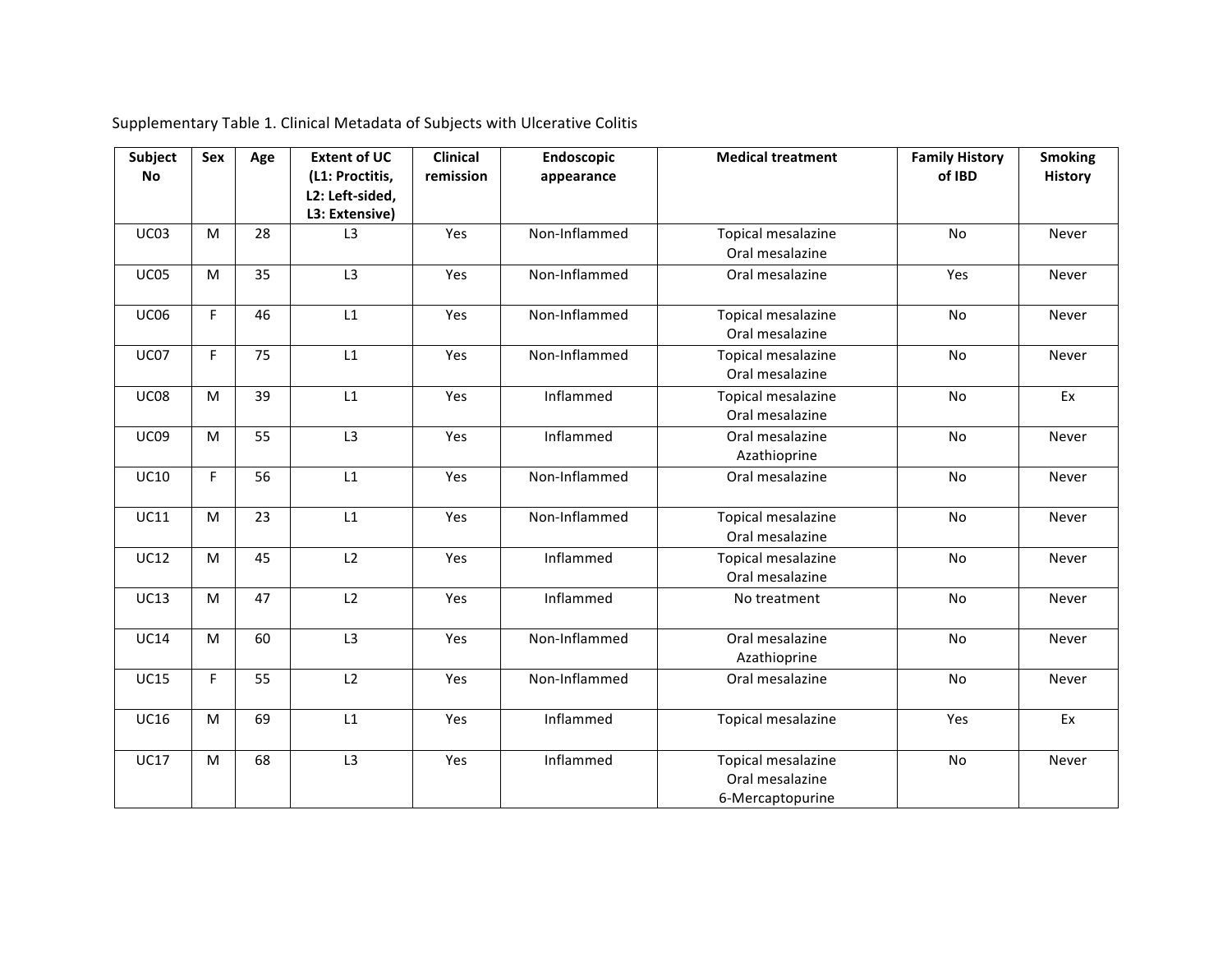| Subject     | Sex | Age | <b>Extent of UC</b> | Clinical  | Endoscopic    | <b>Medical treatment</b> | <b>Family History</b> | <b>Smoking</b> |
|-------------|-----|-----|---------------------|-----------|---------------|--------------------------|-----------------------|----------------|
| <b>No</b>   |     |     | (L1: Proctitis,     | remission | appearance    |                          | of IBD                | <b>History</b> |
|             |     |     | L2: Left-sided,     |           |               |                          |                       |                |
|             |     |     | L3: Extensive)      |           |               |                          |                       |                |
| <b>UC18</b> | F   | 58  | L2                  | Yes       | Non-Inflammed | Oral mesalazine          | No                    | Never          |
| <b>UC19</b> | M   | 60  | $\overline{L2}$     | Yes       | Non-Inflammed | Topical mesalazine       | No                    | Ex             |
|             |     |     |                     |           |               | Oral mesalazine          |                       |                |
| <b>UC20</b> | M   | 60  | L3                  | Yes       | Non-Inflammed | Topical mesalazine       | No                    | Never          |
|             |     |     |                     |           |               | Oral mesalazine          |                       |                |
| <b>UC21</b> | M   | 25  | L3                  | Yes       | Inflammed     | Topical mesalazine       | <b>No</b>             | Never          |
|             |     |     |                     |           |               | Oral mesalazine          |                       |                |
|             |     |     |                     |           |               | Azathioprine             |                       |                |
| <b>UC22</b> | M   | 72  | L2                  | Yes       | Non-Inflammed | Topical mesalazine       | No                    | Ex             |
|             |     |     |                     |           |               | Oral mesalazine          |                       |                |
| <b>UC23</b> | F.  | 58  | $\overline{L3}$     | Yes       | Inflammed     | Oral mesalazine          | No                    | Never          |
|             |     |     |                     |           |               | Azathioprine             |                       |                |
| UC24        | F.  | 65  | L1                  | Yes       | Inflammed     | No treatment             | No                    | Never          |
|             |     |     |                     |           |               |                          |                       |                |
| <b>UC26</b> | M   | 42  | L3                  | Yes       | Non-Inflammed | Topical mesalazine       | Yes                   | Never          |
|             |     |     |                     |           |               | Oral mesalazine          |                       |                |
| <b>UC27</b> | M   | 62  | L3                  | Yes       | Inflammed     | Oral mesalazine          | No                    | Never          |
|             |     |     |                     |           |               |                          |                       |                |
| <b>UC28</b> | F   | 42  | L2                  | No        | Inflammed     | Oral mesalazine          | No                    | Never          |
|             |     |     |                     |           |               | Azathioprine             |                       |                |
|             |     |     |                     |           |               | Infliximab               |                       |                |
| <b>UC29</b> | M   | 35  | L2                  | No        | Inflammed     | Topical mesalazine       | No                    | Never          |
|             |     |     |                     |           |               | Oral mesalazine          |                       |                |
|             |     |     |                     |           |               | Azathioprine             |                       |                |
| <b>UC30</b> | M   | 23  | L1                  | Yes       | Inflammed     | Topical mesalazine       | No                    | Never          |
|             |     |     |                     |           |               | Oral mesalazine          |                       |                |
| <b>UC31</b> | M   | 47  | L3                  | Yes       | Inflammed     | Oral mesalazine          | No                    | Ex             |
|             |     |     |                     |           |               |                          |                       |                |
| <b>UC32</b> | F   | 58  | L2                  | Yes       | Inflammed     | Oral mesalazine          | No                    | Never          |
|             |     |     |                     |           |               |                          |                       |                |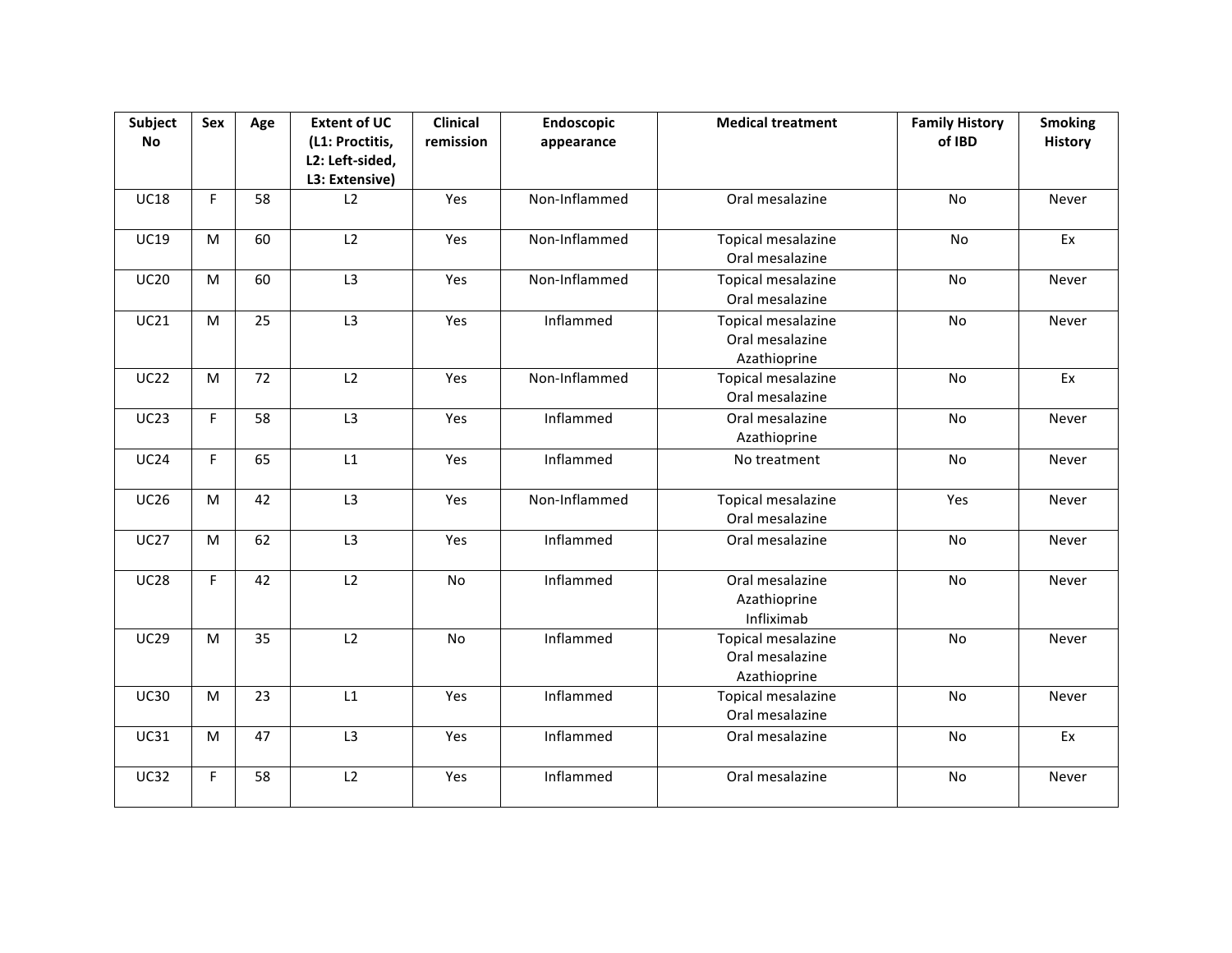| Subject     | Sex | Age | <b>Extent of UC</b> | <b>Clinical</b> | <b>Endoscopic</b> | <b>Medical treatment</b>     | <b>Family History</b> | <b>Smoking</b> |
|-------------|-----|-----|---------------------|-----------------|-------------------|------------------------------|-----------------------|----------------|
| <b>No</b>   |     |     | (L1: Proctitis,     | remission       | appearance        |                              | of IBD                | <b>History</b> |
|             |     |     | L2: Left-sided,     |                 |                   |                              |                       |                |
|             |     |     | L3: Extensive)      |                 |                   |                              |                       |                |
| <b>UC33</b> | M   | 44  | L <sub>3</sub>      | Yes             | Inflammed         | Oral mesalazine              | No                    | Never          |
| <b>UC34</b> | F   | 57  | $\overline{L2}$     | Yes             | Inflammed         | Oral mesalazine              | <b>No</b>             | Never          |
|             |     |     |                     |                 |                   | Azathioprine                 |                       |                |
| <b>UC35</b> | M   | 72  | L2                  | Yes             | Inflammed         | Topical mesalazine           | No                    | Ex             |
|             |     |     |                     |                 |                   | Oral mesalazine              |                       |                |
| <b>UC36</b> | F   | 37  | L1                  | Yes             | Inflammed         | Topical mesalazine           | No                    | Ex             |
|             |     |     |                     |                 |                   | Oral mesalazine              |                       |                |
| <b>UC37</b> | F   | 33  | L3                  | Yes             | Inflammed         | Topical mesalazine           | No                    | Never          |
|             |     |     |                     |                 |                   | Oral mesalazine              |                       |                |
| <b>UC38</b> | M   | 62  | L2                  | Yes             | Non-Inflammed     | Topical mesalazine           | No                    | Never          |
|             |     |     |                     |                 |                   | Oral mesalazine              |                       |                |
| <b>UC39</b> | F   | 46  | L2                  | Yes             | Inflammed         | Topical mesalazine           | No                    | Never          |
|             |     |     |                     |                 |                   | Oral mesalazine              |                       |                |
|             |     |     |                     |                 |                   | Azathioprine                 |                       |                |
| <b>UC40</b> | M   | 48  | L3                  | Yes             | Inflammed         | Topical mesalazine           | No                    | Never          |
|             |     |     |                     |                 |                   | Oral mesalazine              |                       |                |
|             |     |     |                     |                 |                   | 6-Mercaptopurine             |                       |                |
| <b>UC41</b> | M   | 42  | L3                  | Yes             | Non-Inflammed     | Topical mesalazine           | No                    | Never          |
|             |     |     |                     |                 |                   | Oral mesalazine              |                       |                |
| <b>UC42</b> | M   | 51  | L2                  | Yes             | Non-Inflammed     | Azathioprine                 | No                    | Never          |
|             |     |     |                     |                 |                   |                              |                       |                |
| <b>UC43</b> | M   | 55  | L2                  | Yes             | Non-Inflammed     | No treatment                 | No                    | Current        |
|             |     |     |                     |                 |                   |                              |                       |                |
| <b>UC44</b> | M   | 54  | L3                  | Yes             | Non-Inflammed     | 6-Mercaptopurine             | No                    | Never          |
|             |     |     |                     |                 |                   |                              |                       |                |
| <b>UC45</b> | M   | 29  | L3                  | Yes             | Inflammed         | Topical mesalazine           | No                    | Never          |
|             |     |     |                     |                 |                   | Oral mesalazine              |                       |                |
| <b>UC46</b> | M   | 36  | L2                  | No              | Inflammed         | Topical mesalazine           | No                    | Never          |
|             |     |     |                     |                 |                   | Topical steroid (budesonide) |                       |                |
|             |     |     |                     |                 |                   | Oral mesalazine              |                       |                |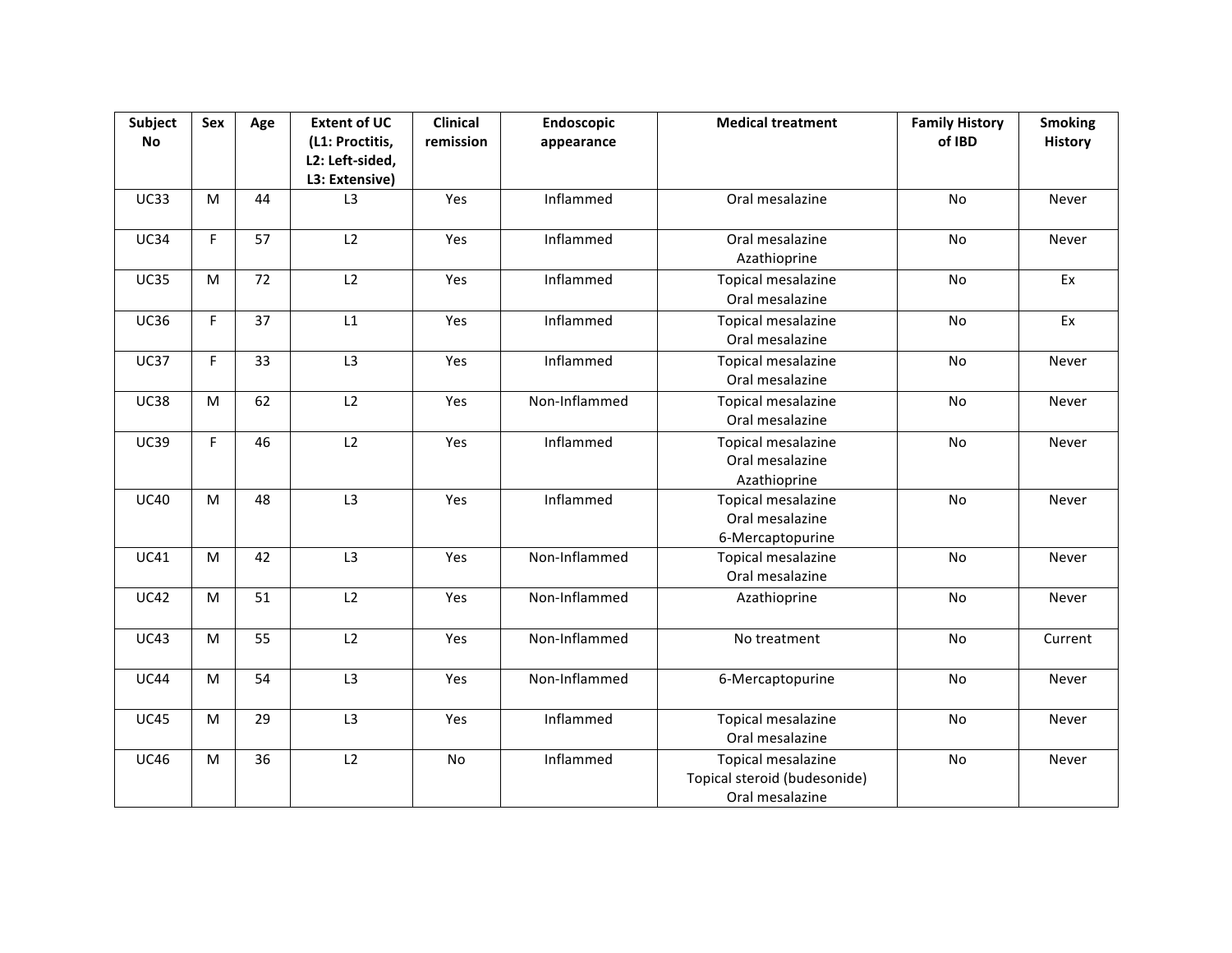| Subject     | Sex | Age | <b>Extent of UC</b>                | <b>Clinical</b> | Endoscopic    | <b>Medical treatment</b>              | <b>Family History</b> | <b>Smoking</b> |
|-------------|-----|-----|------------------------------------|-----------------|---------------|---------------------------------------|-----------------------|----------------|
| <b>No</b>   |     |     | (L1: Proctitis,<br>L2: Left-sided, | remission       | appearance    |                                       | of IBD                | <b>History</b> |
|             |     |     | L3: Extensive)                     |                 |               |                                       |                       |                |
| <b>UC47</b> | M   | 65  | L3                                 | Yes             | Non-Inflammed | Oral mesalazine                       | No                    | Never          |
|             |     |     |                                    |                 |               | Azathioprine                          |                       |                |
| <b>UC48</b> | M   | 68  | L3                                 | Yes             | Inflammed     |                                       | No                    | Never          |
|             |     |     |                                    |                 |               | Oral mesalazine                       |                       |                |
| <b>UC49</b> | м   | 57  | L2                                 | No              | Inflammed     | Topical mesalazine                    | Yes                   | Never          |
|             |     |     |                                    |                 |               | Oral mesalazine                       |                       |                |
| <b>UC50</b> | M   | 65  | L2                                 | Yes             | Non-Inflammed | Topical mesalazine                    | No                    | Ex             |
|             |     |     |                                    |                 |               | Oral mesalazine                       |                       |                |
|             |     |     | L1                                 |                 |               | Azathioprine                          |                       |                |
| <b>UC51</b> | M   | 69  |                                    | Yes             | Inflammed     | Topical mesalazine<br>Oral mesalazine | No                    | Ex             |
| <b>UC52</b> | M   | 31  | L2                                 | No              | Inflammed     | Topical mesalazine                    | No                    |                |
|             |     |     |                                    |                 |               | Oral mesalazine                       |                       | Never          |
|             |     |     |                                    |                 |               | Azathioprine                          |                       |                |
| <b>UC53</b> | M   | 35  | L3                                 | Yes             | Non-Inflammed | Oral mesalazine                       | Yes                   | Never          |
|             |     |     |                                    |                 |               | 6-Mercaptopurine                      |                       |                |
| <b>UC54</b> | M   | 45  | L2                                 | Yes             | Non-Inflammed | Topical mesalazine                    | No                    | Never          |
|             |     |     |                                    |                 |               | Oral mesalazine                       |                       |                |
| <b>UC55</b> | F   | 72  | L3                                 | Yes             | Non-Inflammed | Oral mesalazine                       | No                    | Never          |
|             |     |     |                                    |                 |               | Azathioprine                          |                       |                |
| <b>UC56</b> | M   | 48  | L2                                 | Yes             | Inflammed     | Topical mesalazine                    | No                    | Never          |
|             |     |     |                                    |                 |               | Systemic sulphasalazine               |                       |                |
|             |     |     |                                    |                 |               | Azathioprine                          |                       |                |
| <b>UC57</b> | M   | 45  | L3                                 | No              | Inflammed     | Topical mesalazine                    | No                    | Never          |
|             |     |     |                                    |                 |               | Oral mesalazine                       |                       |                |
| <b>UC58</b> | F   | 40  | L2                                 | Yes             | Non-Inflammed | No treatment                          |                       | Never          |
|             |     |     |                                    |                 |               |                                       |                       |                |
| <b>UC59</b> | F   | 30  | L3                                 | Yes             | Non-Inflammed | Topical mesalazine                    | No                    | Never          |
|             |     |     |                                    |                 |               | Oral mesalazine                       |                       |                |
|             |     |     |                                    |                 |               | Azathioprine                          |                       |                |
| <b>UC60</b> | F   | 68  | L2                                 | Yes             | Non-Inflammed | Topical mesalazine                    | No                    | Current        |
|             |     |     |                                    |                 |               |                                       |                       |                |